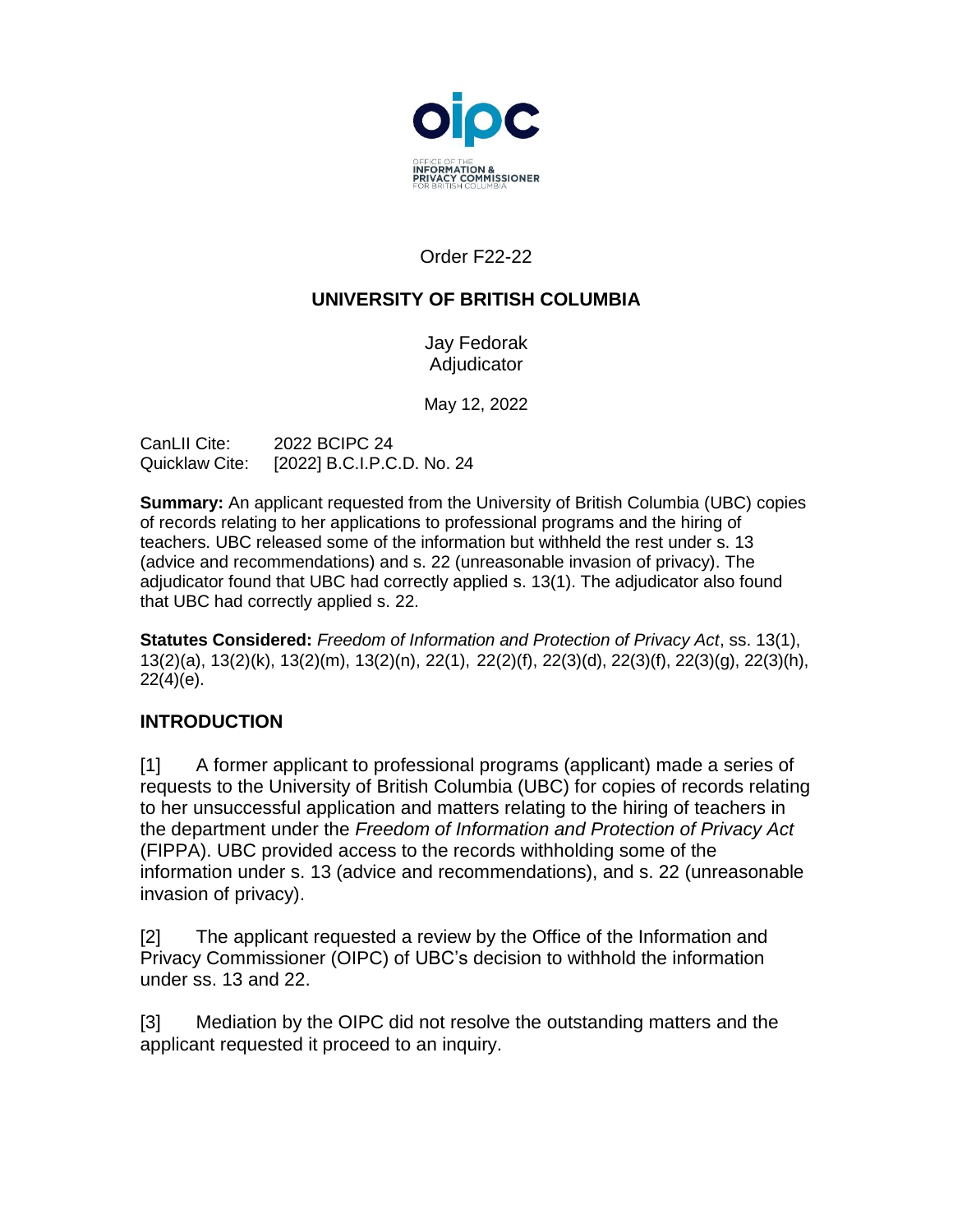### **ISSUE**

[4] The issues in this inquiry are:

1. Whether s. 13(1) authorizes UBC to withhold information; and

*\_\_\_\_\_\_\_\_\_\_\_\_\_\_\_\_\_\_\_\_\_\_\_\_\_\_\_\_\_\_\_\_\_\_\_\_\_\_\_\_\_\_\_\_\_\_\_\_\_\_\_\_\_\_\_\_\_\_\_\_\_\_\_\_\_\_\_\_\_\_*

2. Whether s. 22(1) of FIPPA requires UBC to withhold information.

[5] Under s. 57(1) of FIPPA, UBC has the burden of proving that s. 13(1) applies to the information withheld. Under s. 57(2) of FIPPA, the applicant has the burden of proving that disclosure of the information in dispute would not be an unreasonable invasion of third-party personal privacy under s. 22(1) of FIPPA.<sup>1</sup>

### **DISCUSSION**

[6] **Background –** The applicant is a naturalized Canadian citizen who holds a professional designation in a foreign country. She applied repeatedly but unsuccessfully to enter professional programs at UBC to upgrade her credentials with a view to practicing her profession in Canada.

[7] **Information at Issue –** The responsive records contain a variety of information concerning the application evaluation process, including internal communications and the addresses, resumes and finances of third-party applicants. It also includes information in letters of reference from the applicant's referees.

[8] **Preliminary matters –** The applicant submits that UBC failed to provide some of the information that she had requested concerning the hiring of teachers. She also notes that she has copies of original correspondence between her and officials at UBC that UBC failed to provide in response to her request.<sup>2</sup> This implies that the applicant believes that UBC has failed to respond openly, accurately and completely in accordance with s. 6 of FIPPA. UBC submits that compliance with s.  $6$  is not at issue in this inquiry.<sup>3</sup> The Notice of Inquiry that the registrar of inquiries issued for this hearing refers only to the application of ss. 13(1) and 22(1) to the personal information of a third party. The OPIC Investigator's Fact Report identifies as at issue only the application of ss. 13(1) and 22(1) This Fact Report makes no reference to missing documents or whether the search for records that UBC conducted was adequate.

<sup>1</sup> However, the public body has the initial burden to show that the information it is withholding under s. 22(1) is personal information: Order 03-41, 2003 CanLII 49220 (BC IPC) at paras. 9-11. <sup>2</sup> Applicant's response submission, para. 9.

<sup>3</sup> UBC's reply submission, para. 4.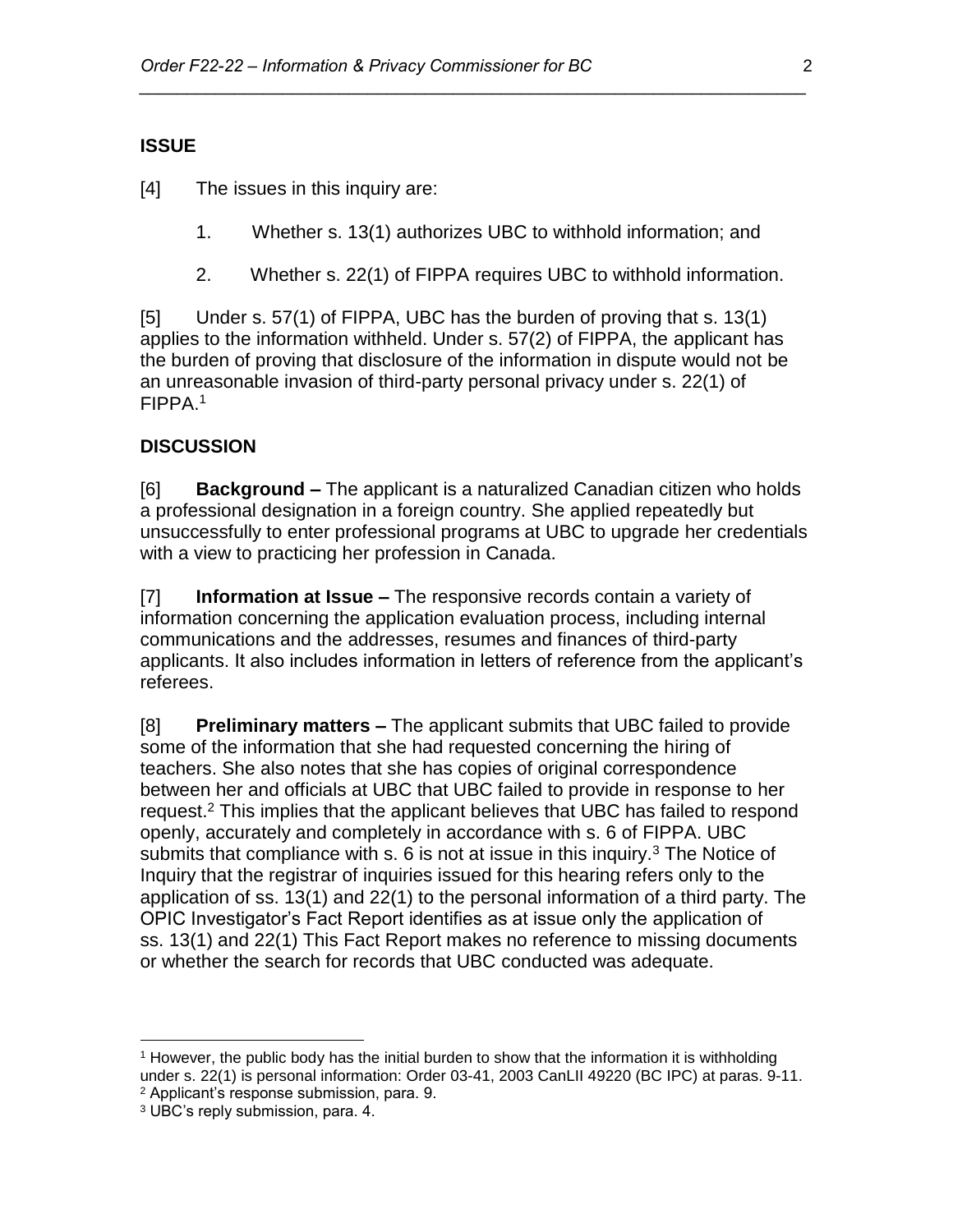[9] The Notice of Inquiry indicated the issues to be decided in this inquiry and stipulated that the adjudicator will only consider the issues in the investigator's fact report. The Notice of Inquiry also cites the OIPC's *Instructions for Written Inquiries*, which restrict parties from adding new issues without obtaining the prior consent of the OIPC before the date for initial submissions. Past OIPC orders have held that a party may only introduce a new issue into an inquiry with the permission of the OIPC.<sup>4</sup>

*\_\_\_\_\_\_\_\_\_\_\_\_\_\_\_\_\_\_\_\_\_\_\_\_\_\_\_\_\_\_\_\_\_\_\_\_\_\_\_\_\_\_\_\_\_\_\_\_\_\_\_\_\_\_\_\_\_\_\_\_\_\_\_\_\_\_\_\_\_\_*

[10] Parties must have a valid reason to introduce new issues at the inquiry stage. Expanding the scope of the inquiry after the completion of the investigation and mediation phase of the FIPPA review process deprives the parties of the opportunity to resolve the matter informally or to determine if they warrant proceeding to inquiry.

[11] The applicant offers no explanation why she did not raise the issue of the missing records or adequacy of UBC's search for records earlier or why she did not request the OIPC's permission to add it into the inquiry. Nor has she provided reasons why it should be included at this late point. Therefore, I find that there is no justifiable reason for expanding the inquiry to encompass these new issues, and I decline to do so.

#### *Section 13 – advice and recommendations*

[12] UBC is withholding comments of officials and draft documents under s. 13(1), which states:

- **13** (1) The head of a public body may refuse to disclose to an applicant information that would reveal advice or recommendations developed by or for a public body or a minister.
	- (2) The head of a public body must not refuse to disclose under subsection
		- (a) any factual material,

…

- (k) a report of a task force, committee, council or similar body that has been established to consider any matter and make reports or recommendations to a public body,
- … (m) information that the head of the public body has cited publicly as the basis for making a decision or formulating a policy, or
- … (n) a decision, including reasons, that is made in the exercise of a discretionary power or an adjudicative function and that affects the rights of the applicant.

<sup>4</sup> For a recent example see Order F20-38, 2020 BCIPC 44 (CanLII).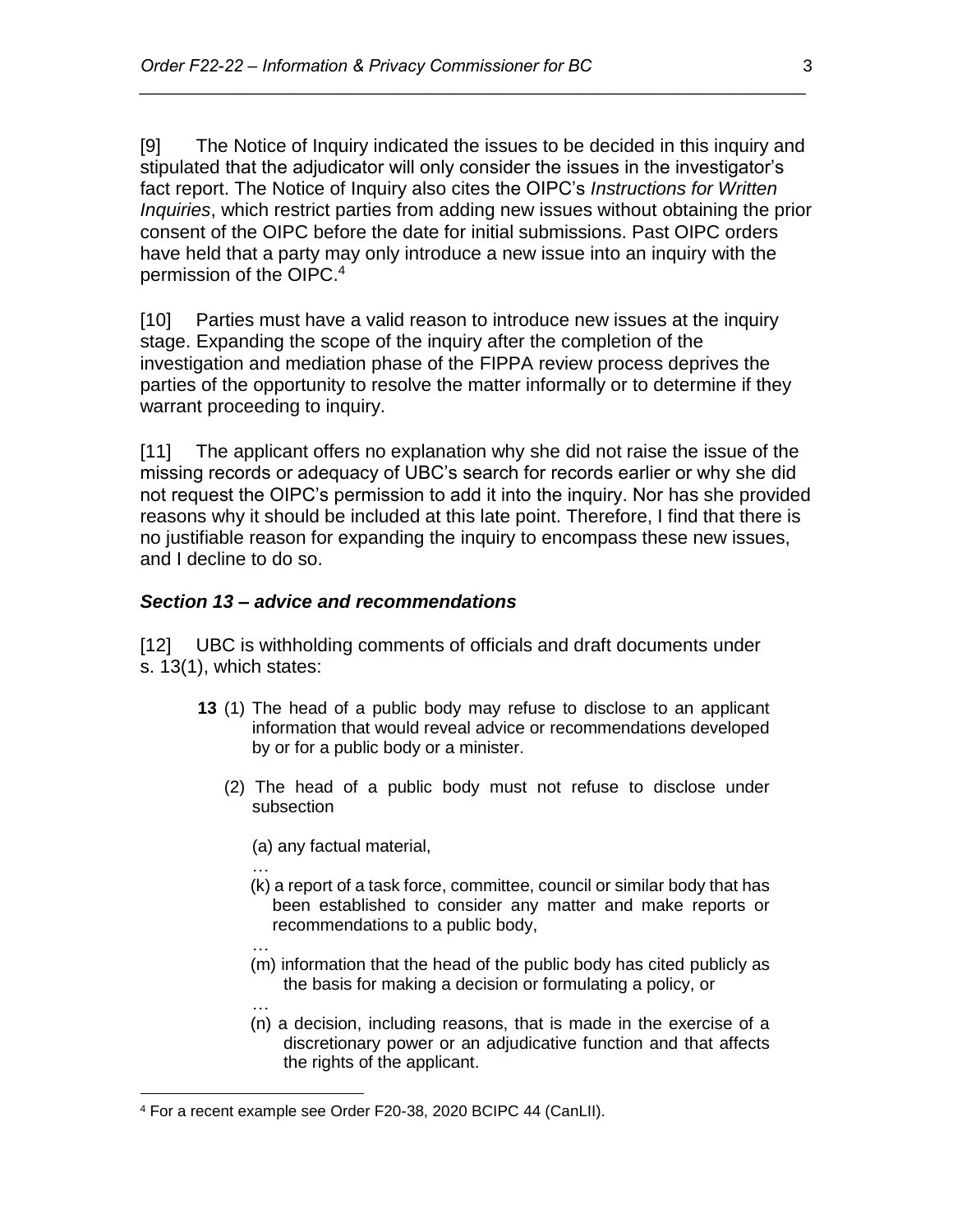[13] The courts have described the purpose of protecting advice and recommendations from disclosure as to ensure public servants are able to provide full, free and frank advice, because some degree of deliberative secrecy can increase the effectiveness of the decision-making process.<sup>5</sup> The term "advice" includes expert opinions on matters of fact on which a public body must make a decision for future action. $6$  The courts have also found it includes policy options prepared in the course of the decision-making process.<sup>7</sup> Previous orders have upheld the application of s. 13(1) both when information reveals advice or recommendations and when it would enable a reader to draw accurate inferences about advice or recommendations.<sup>8</sup>

*\_\_\_\_\_\_\_\_\_\_\_\_\_\_\_\_\_\_\_\_\_\_\_\_\_\_\_\_\_\_\_\_\_\_\_\_\_\_\_\_\_\_\_\_\_\_\_\_\_\_\_\_\_\_\_\_\_\_\_\_\_\_\_\_\_\_\_\_\_\_*

[14] Order F21-16 sets out the process for determining if s. 13(1) applies:

The s. 13 analysis involves two steps. First, I must determine if disclosure of the information in dispute would reveal advice or recommendations developed by or for the public body. If it would, then I must determine whether the information falls into any of the categories listed in ss. 13(2) or 13(3). If it does, the public body cannot refuse to disclose it. Section 13(2) lists categories of information that public bodies cannot withhold under s.  $13(1).<sup>9</sup>$ 

[15] In arriving at my decision on s. 13(1), I have considered the principles for applying s. 13(1) set out in the court decisions and orders cited above.

[16] UBC submits that it has applied s. 13(1) to the scores and evaluations that each of the assessors assigned to candidates, including the applicant, competing for the professional programs; deliberations over how to communicate the results to the applicant; and reference letters that third-party referees provided. UBC submits that this information constitutes the expert opinions and advice of the assessors and referees to UBC in accordance with s. 13(1).<sup>10</sup>

[17] UBC identifies several previous cases that have found that evaluations and weightings of candidates and other deliberations by competition panels to be advice that qualified for protection.<sup>11</sup>

<sup>5</sup> *College of Physicians of B.C. v. British Columbia (Information and Privacy Commissioner),* 2002 BCCA 665 [College of Physicians], para. 105; *John Doe v. Ontario (Finance)*, 2014 SCC 36 [John Doe], paras. 34, 43, 46, 47.

<sup>6</sup> College of Physicians, para. 113.

<sup>7</sup> John Doe, para. 35.

<sup>&</sup>lt;sup>8</sup> See, for example, Order F15-60, 2015 BCIPC 64 (CanLII), para. 12. See also Order F16-32, 2016 BCIPC 35 (CanLII). Order F15-52, 2015 BCIPC 55 (CanLII), also discusses the scope and purpose of s. 13(1).

<sup>9</sup> Order F21-16, 2021 BCIPC 21 (CanLII), paras. 14 and 15.

<sup>10</sup> UBC's initial submission, para. 43.

<sup>11</sup> Order F14-52, 2014 BCIPC 56 (CanLII); *Canada Inc. v. Canada (Minister of Industry),* 2001 FCA 254*,* paras. 54-58.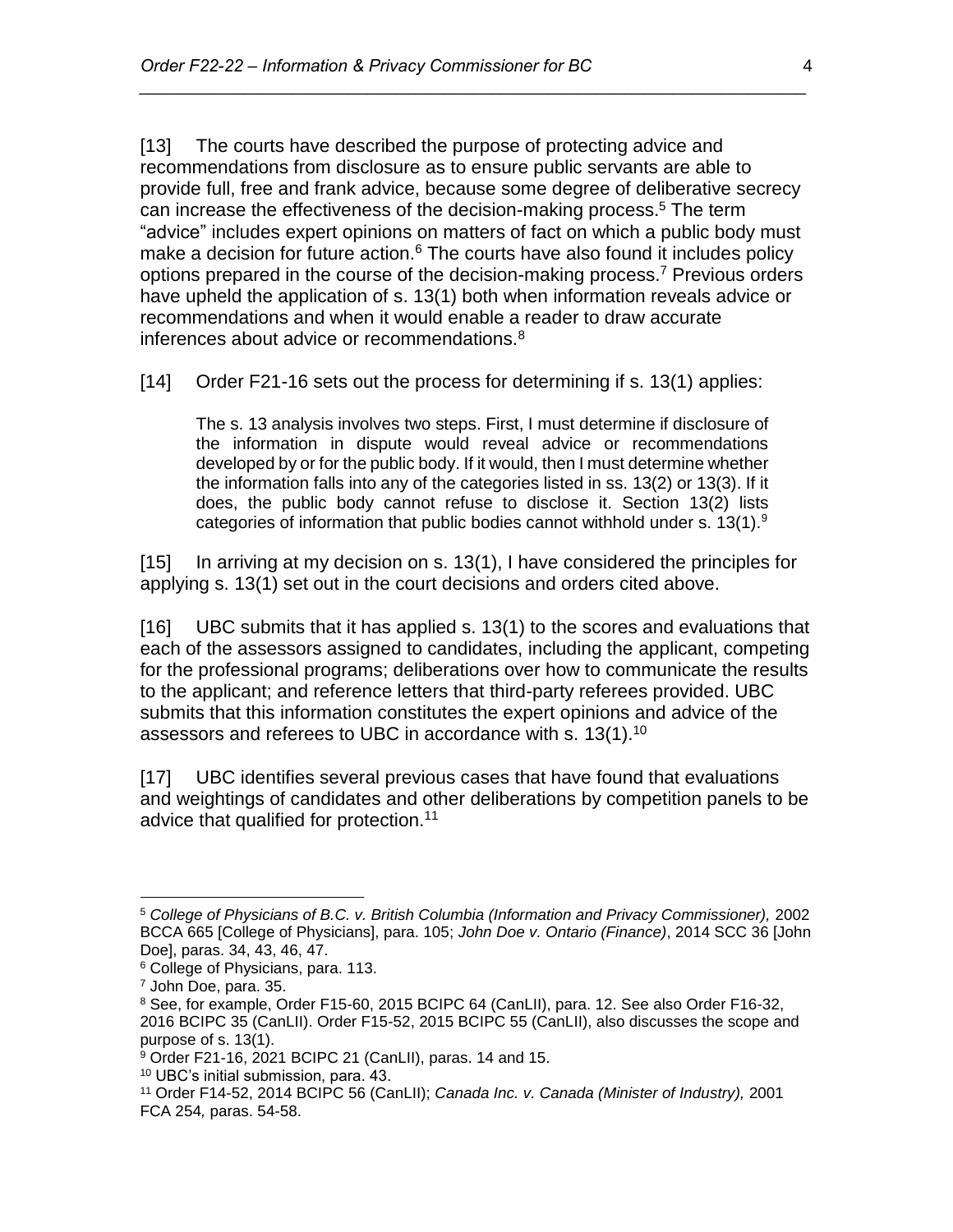[18] UBC notes that the information it withheld under s. 13(1) does not fall within any of the exclusions under s. 13(2). It submits that any "factual" information withheld is intimately linked to the advice and recommendations.

*\_\_\_\_\_\_\_\_\_\_\_\_\_\_\_\_\_\_\_\_\_\_\_\_\_\_\_\_\_\_\_\_\_\_\_\_\_\_\_\_\_\_\_\_\_\_\_\_\_\_\_\_\_\_\_\_\_\_\_\_\_\_\_\_\_\_\_\_\_\_*

[19] The applicant does not dispute the substance of UBC's submission. She merely questions whether the communications on page 139 need to be withheld in their entirety.<sup>12</sup>

### *Analysis*

[20] I have reviewed all the information to which UBC applied s. 13(1). I can confirm that this information meets the definition of advice and recommendations. The substance of the information in these records relates to competitions for access to professional programs. The responsibility of the assessors is to use their expertise to evaluate and recommend to UBC how to rank the candidates for entry. There are also passages involving advice and recommendations as to how to communicate to the applicant the results of the assessment.

[21] I find that UBC properly applied s. 13(1) to information that constitutes advice or recommendations. I see nothing to suggest that any of the provisions in s. 13(2) apply.

[22] Moreover, I note that UBC applied s. 13(1) line by line over the course of 175 pages of records. In most cases, it disclosed all information in particular records except for the portions that contain explicit advice. It has disclosed most of the factual and background information. It has provided a reasonable explanation of its exercise of discretion. My assessment is that UBC has correctly applied s. 13.

#### *Section 22 – harm to third-party personal privacy*

[23] The proper approach to the application of s. 22(1) of FIPPA has been the subject of analysis in previous Orders. A clear and concise description of this approach is available in Order F15-03, where the adjudicator stated the following:

This section only applies to "personal information" as defined by FIPPA. Section 22(4) lists circumstances where s. 22 does not apply because disclosure would not be an unreasonable invasion of personal privacy. If s. 22(4) does not apply, s. 22(3) specifies information for which disclosure is presumed to be an unreasonable invasion of a third party's personal privacy. However, this presumption can be rebutted. Whether s. 22(3) applies or not, the public body must consider all relevant circumstances, including those

<sup>12</sup> Applicant's response submission, para. 7.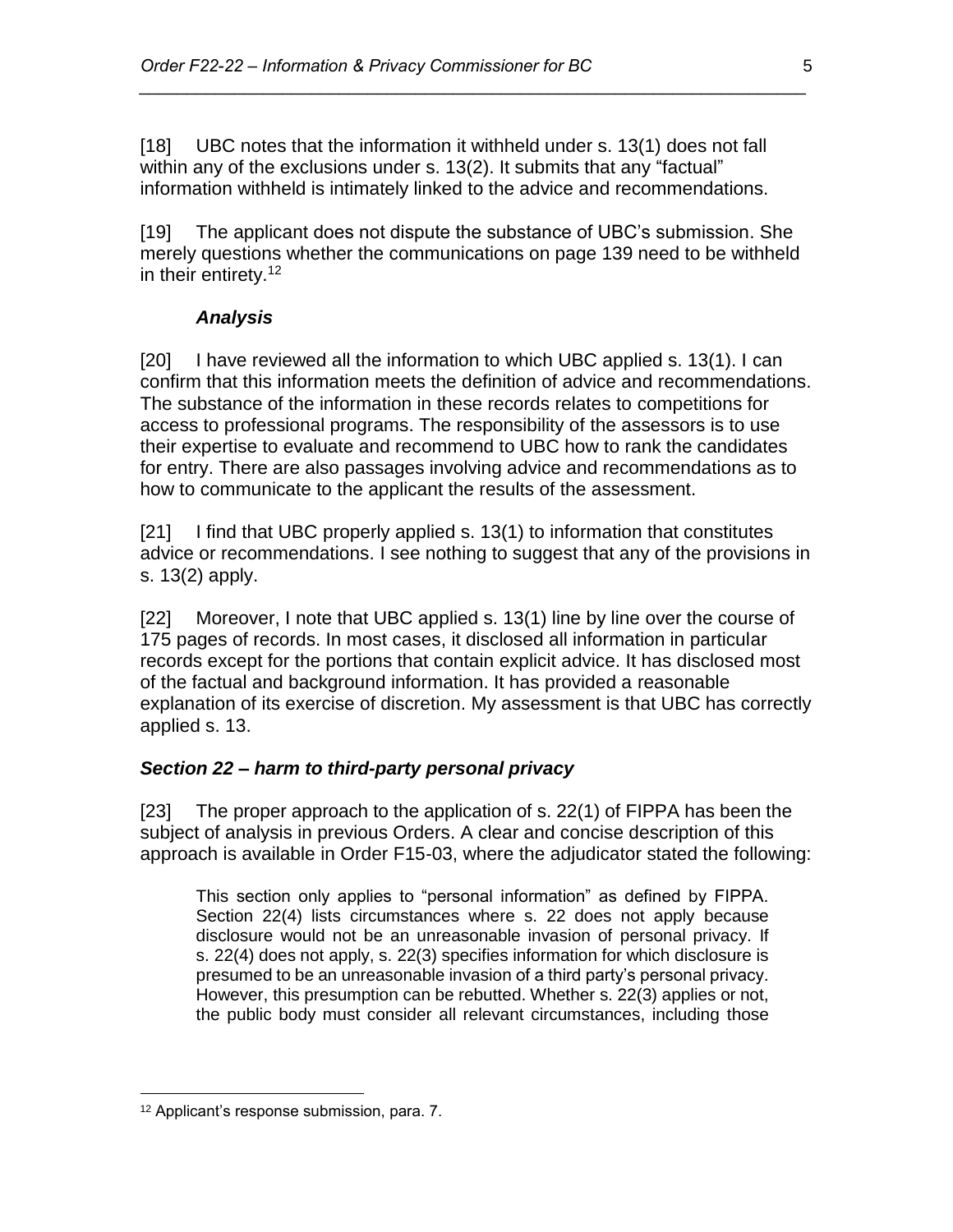listed in s. 22(2), to determine whether disclosing the personal information would be an unreasonable invasion of a third party's personal privacy.<sup>13</sup>

*\_\_\_\_\_\_\_\_\_\_\_\_\_\_\_\_\_\_\_\_\_\_\_\_\_\_\_\_\_\_\_\_\_\_\_\_\_\_\_\_\_\_\_\_\_\_\_\_\_\_\_\_\_\_\_\_\_\_\_\_\_\_\_\_\_\_\_\_\_\_*

[24] I have taken the same approach in considering the application of s. 22(1) here.

#### Step 1: Is the information "personal information"?

[25] Under FIPPA, "personal information" is recorded information about an identifiable individual, other than contact information. "Contact information" is "information to enable an individual at a place of business to be contacted and includes the name, position name or title, business telephone number, business address, business email or business fax number of the individual." <sup>14</sup>

[26] The information at issue includes the names and other identifying information about multiple third-party applicants to a university program. <sup>15</sup> I find that the information at issue is personal information for the purposes of s. 22(1).

#### Step 2: Does s. 22(4) apply?

[27] UBC submits that none of the provisions of s. 22(4) apply. The applicant does not contest this point.

[28] There is no evidence before me that any provisions of s. 22(4) applies in this case, and none of them appear to me to apply. Therefore, I find that none of the information falls within s. 22(4).

#### Step 3. Does s. 22(3) apply?

…

- [29] The relevant provisions read as follows:
	- **22** (3) A disclosure of personal information is presumed to be an unreasonable invasion of a third party's personal privacy if
		- (d) the personal information relates to employment, occupational or educational history,
		- (f) the personal information describes the third party's finances, income, assets, liabilities, net worth, bank balances, financial history or activities, or creditworthiness,

<sup>13</sup> Order F15-03, 2015 BCIPC 3 (CanLII), at para. 58.

<sup>14</sup> FIPPA provides definitions of key terms in Schedule 1.

<sup>&</sup>lt;sup>15</sup> FIPPA defines a third party as any person, group of persons or organization other than the person who made the request or a public body. This can include employees of a public body when acting in their personal capacity, such as in relation to human resources matters. See Schedule 1.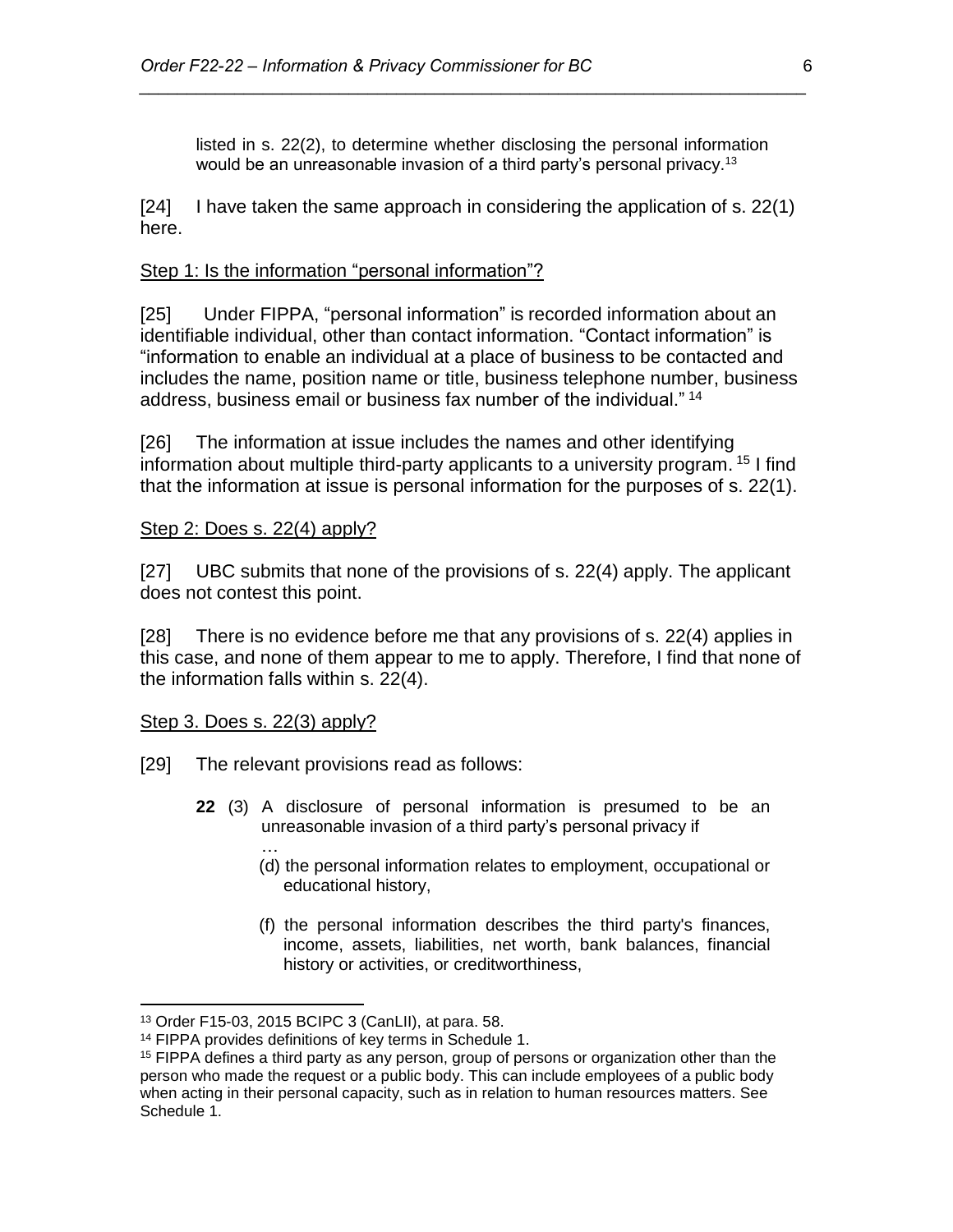(g) the personal information consists of personal recommendations or evaluations, character references or personnel evaluations about the third party,

*\_\_\_\_\_\_\_\_\_\_\_\_\_\_\_\_\_\_\_\_\_\_\_\_\_\_\_\_\_\_\_\_\_\_\_\_\_\_\_\_\_\_\_\_\_\_\_\_\_\_\_\_\_\_\_\_\_\_\_\_\_\_\_\_\_\_\_\_\_\_*

(h) the disclosure could reasonably be expected to reveal the content of a personal recommendation or evaluation, a character reference or a personnel evaluation supplied by the third party in confidence and the applicant could reasonably be expected to know the identity of the third party. 16

[30] **Section 22(3)(d) –** UBC submits that the personal information of thirdparty candidates includes their educational and employment history, their home contact information, evaluations of them provided by their referees and members of the faculty Admissions Committee and its assessors.<sup>17</sup> It cites several BC Orders that found information collected as part of an employment interview process to be subject to s. 22(3)(d), and that these findings should apply equally in the context of a competition for a professional program. <sup>18</sup> The applicant made no submissions with respect to s. 22(3)(d).

[31] I have reviewed the information in dispute. I can confirm that it includes the names, personal email addresses and information about degree credentials of third-party candidates. It also includes the dates and times that they participated in interviews. In addition, there are assessments of the third-party candidates by their referees and members of the faculty Admissions Committee and its assessors. From the face of the records, it is clear that this information falls within s. 22(3)(d) and its disclosure is presumed to be an unreasonable invasion of the third parties' personal privacy.

[32] **Section 22(3)(f) –** UBC submits that s. 22(3)(f) applies to the information on pages 154-155 about the payment by one of the candidates of the required \$10,000 interview assessment fee, as it constitutes the financial information of the third party. The applicant made no submissions with respect to s. 22(3)(f).

[33] I find that the information at issue is financial information because it reveals an amount of money that a candidate paid to participate in the interview process. For this reason, s. 22(3)(f) applies and disclosure of the information at issue would be presumed to be an unreasonable invasion of the third parties' personal privacy.

<sup>&</sup>lt;sup>16</sup> The Legislature amended s.  $22(3)(h)$  during the inquiry. My analysis applies equally to the amended version.

<sup>17</sup> UBC's initial submission, para. 58.

*<sup>18</sup>* UBC's initial submission, paras 59-62; Order F15-29, 2015 BCIPC 32 (CanLII); Order 00- 48, 2000 BCIPC 48 (CanLII); Order F16-28, 2016 BCIPC 30 (CanLII).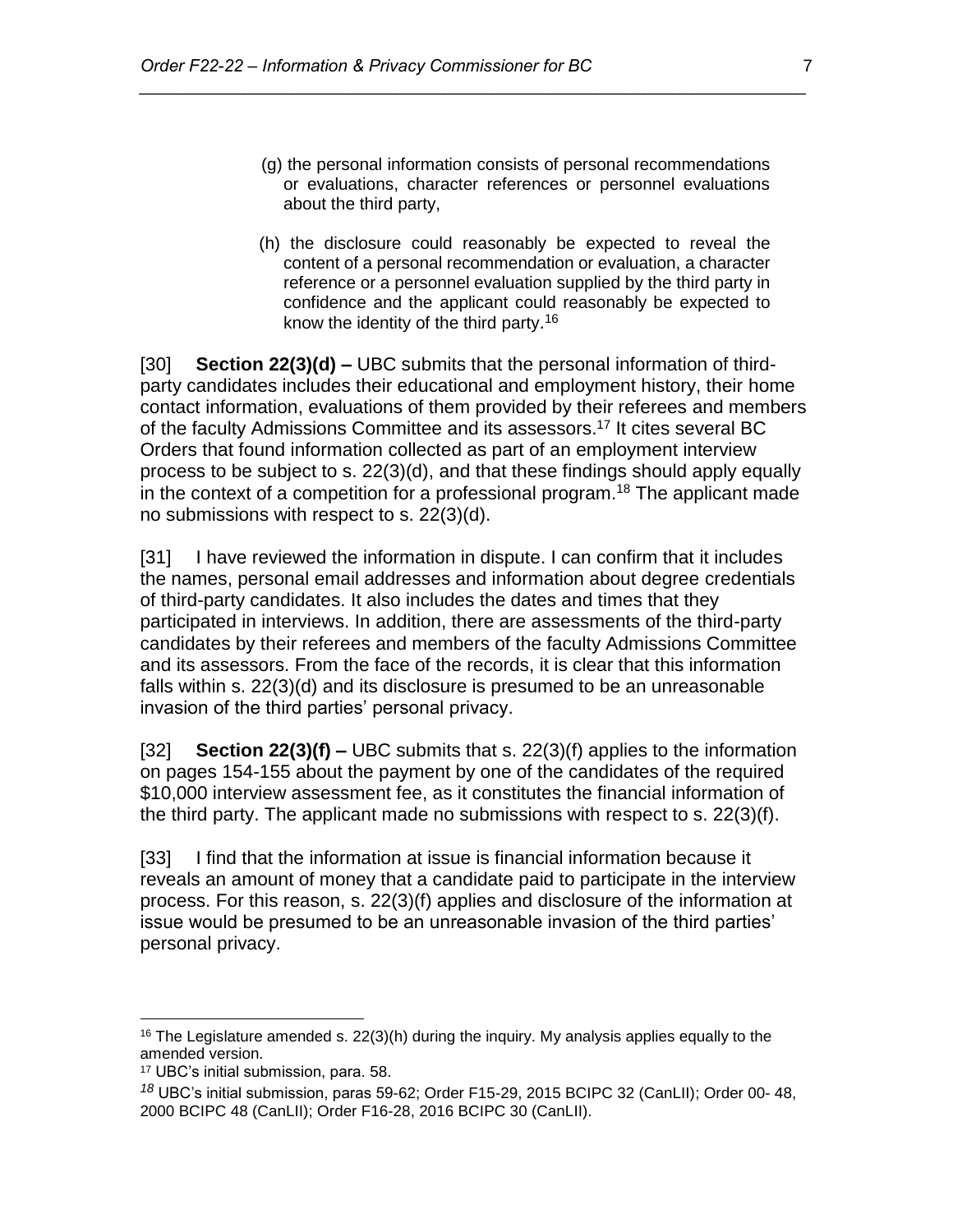[34] **Section 22(3)(g) –** UBC submits that s. 22(3)(g) applies to the Admissions Committee and its assessors' recommendations and evaluations of the thirdparty candidates. UBC cites several BC Orders that have found that in the context of a selection committee or hiring process that the assessors' evaluations and notes about the qualifications of the candidates fall within s.  $22(3)(q)$ <sup>19</sup> The applicant made no submissions with respect to s. 22(3)(g).

*\_\_\_\_\_\_\_\_\_\_\_\_\_\_\_\_\_\_\_\_\_\_\_\_\_\_\_\_\_\_\_\_\_\_\_\_\_\_\_\_\_\_\_\_\_\_\_\_\_\_\_\_\_\_\_\_\_\_\_\_\_\_\_\_\_\_\_\_\_\_*

[35] I note that the word "personal" in the phrase "personal recommendations or evaluations" refers to the subject of the assessment. In their professional capacities, the assessors and referees provide their recommendations and evaluations of candidates. The recommendations or evaluations are "personal" with respect to the candidates, rather than being personal with respect to the referees or the assessors. Therefore, s. 22(3)(g) can apply to recommendations and evaluations about third parties that referees and assessors provide in their professional capacities.

[36] I have reviewed the records and they include the Admissions Committee and its assessors' evaluations and notes about the qualifications and interview performance of the third-party candidates. I find that s. 22(3)(g) applies to that information because it is personal evaluations about the candidates. Disclosure of the information about these candidates would be presumed to be an unreasonable invasion of their personal privacy.

[37] **Section 22(3)(h) –** UBC submits that this provision applies to the contents of confidential letters of reference and appraisal for the candidates, including the applicant, if the applicant could reasonably be expected to know the identity of the person providing the appraisal.<sup>20</sup>

[38] UBC argues that previous BC Orders have found that s. 22(3)(h) applies to protect the identity of third-party referees who supply in confidence evaluations of individuals, such as letters of reference, and the contents of the references.<sup>21</sup> UBC provides affidavit evidence to support its submission that it treats letters of reference as supplied in confidence and does not disclose them to the candidates.<sup>22</sup> In this case, UBC has disclosed the names of the referees who provided letters of reference about the applicant but withheld the content of the letters.

[39] UBC also argues that this provision "applies to the content of evaluations and assessments of the individual members of the Admissions Committee or assessors and their identities as the source of such evaluations and

<sup>&</sup>lt;sup>19</sup> UBC's initial submission, paras. 64-65; Order F14-26, 2014 BCIPC 29 (CanLII), paras. 36-37; Order F16-28, 2016 BCIPC 30 (CanLII), para. 95.

<sup>20</sup> UBC's initial submission, paras. 66-69.

<sup>21</sup> UBC's initial submission, para. 93. Order F11-05 2011 BCIPC 5 (CanLII).

 $22$  UBC's initial submission, para. 67; Affidavit of Freedom of Information specialist, para. 15.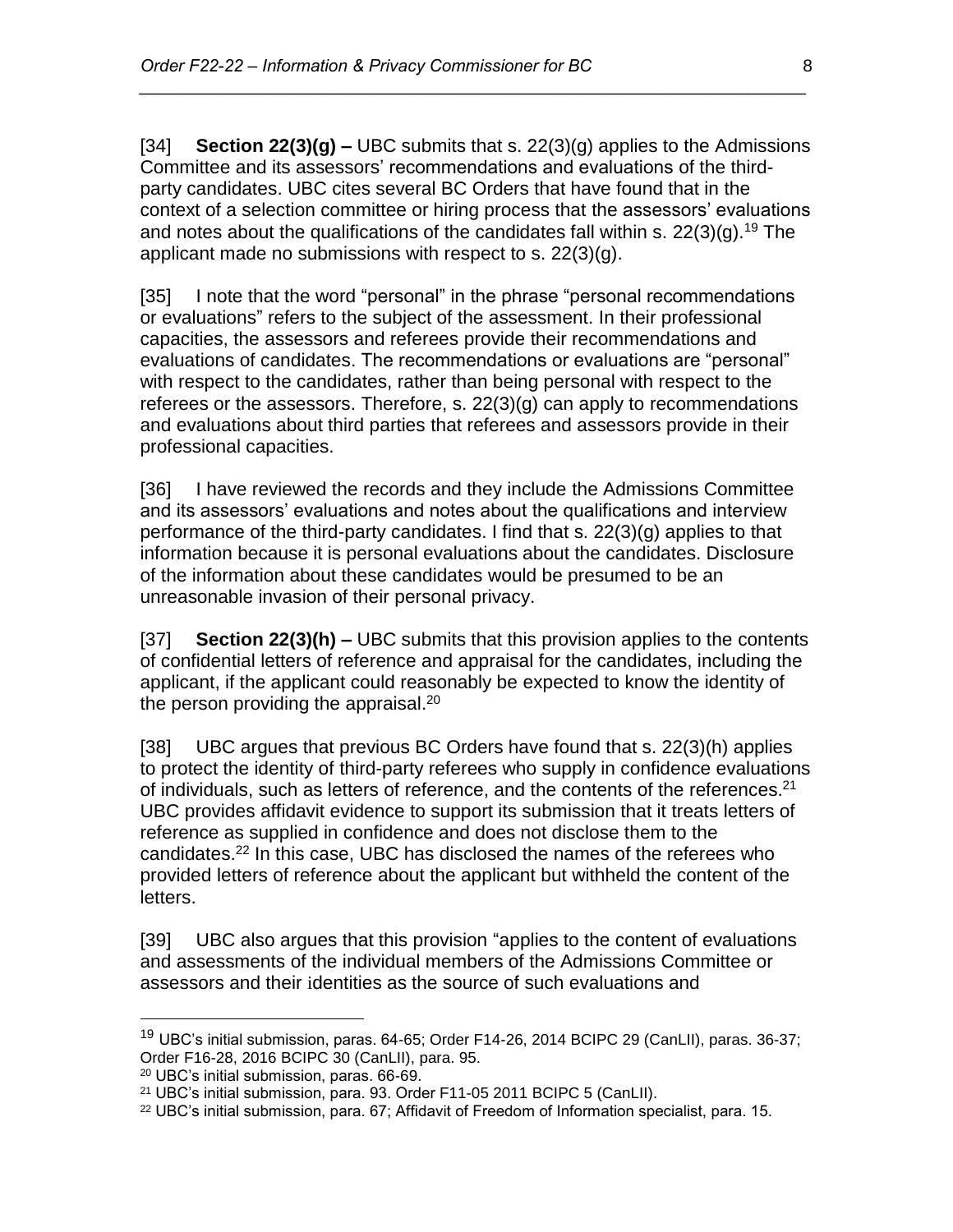assessments".<sup>23</sup> It has withheld the identity of a UBC assessor in an email in which the assessor provided in an evaluation of three candidates, including the applicant. UBC has disclosed most of what the assessor said about the applicant in that email.

*\_\_\_\_\_\_\_\_\_\_\_\_\_\_\_\_\_\_\_\_\_\_\_\_\_\_\_\_\_\_\_\_\_\_\_\_\_\_\_\_\_\_\_\_\_\_\_\_\_\_\_\_\_\_\_\_\_\_\_\_\_\_\_\_\_\_\_\_\_\_*

[40] The applicant does not dispute the application of s. 22(3)(h).

[41] The purpose of this provision is to ensure that a person evaluating another feels free to provide a full and frank assessment without fear their identity will be revealed.

[42] It is clear on the face of the reference letters about the applicant that the withheld information constitutes personal evaluations of the applicant, in accordance with s. 22(3)(h). The affidavit evidence satisfies me that the referees supplied these letters of reference containing their evaluations of the applicant in confidence. As UBC has disclosed the names of the referees, the applicant could reasonably be expected to know the identity of the referee who provided each appraisal. Therefore, I find that s. 22(3)(h) applies to the referees' letters about the applicant.

[43] I also find that s. 22(3)(h) applies to the name of the UBC assessor who sent the email on page 127. UBC withheld the assessor's name but disclosed how the assessor evaluated the applicant, with the exception of some information UBC withheld under s. 13. Based on the context provided by the email, I find that disclosure of the assessor's name would reveal the identity of an individual who supplied, in confidence, a personal evaluation of the applicant's candidacy.

[44] Given that s. 22(3)(h) applies to the above described information, disclosure is presumed to be an unreasonable invasion of third-party personal privacy.

Step 4: Do the relevant circumstances in s. 22(2) rebut the presumption of invasion of privacy?

[45] The relevant provisions are these:

- **22** (2) In determining under subsection (1) or (3) whether a disclosure of personal information constitutes an unreasonable invasion of a third party's personal privacy, the head of a public body must consider all the relevant circumstances, including whether
	- … (f) the personal information has been supplied in confidence,

<sup>23</sup> UBC's initial submission, para. 68.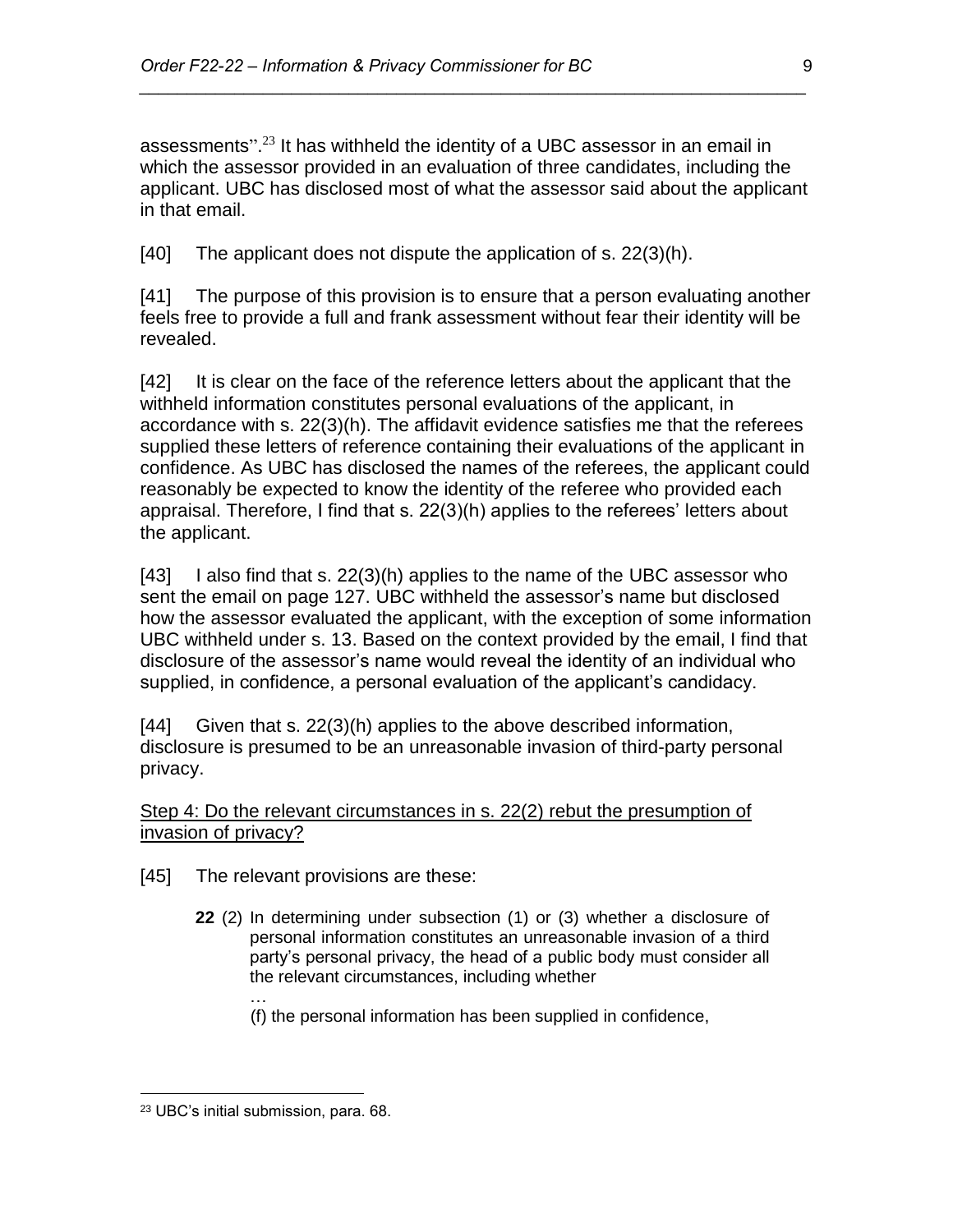[46] **Section 22(2)(f) supplied in confidence** – UBC submits that s. 22(2)(f) is a relevant factor, as some personal information was submitted in confidence. It asserts that it treats all application materials and assessments of candidates as supplied in confidence and it provides affidavit evidence in support. It cites several previous BC Orders that have found that resumes and other application materials have been supplied in confidence in accordance with s.  $22(2)(f).<sup>24</sup>$  The applicant does not dispute the application of s. 22(2)(f).

*\_\_\_\_\_\_\_\_\_\_\_\_\_\_\_\_\_\_\_\_\_\_\_\_\_\_\_\_\_\_\_\_\_\_\_\_\_\_\_\_\_\_\_\_\_\_\_\_\_\_\_\_\_\_\_\_\_\_\_\_\_\_\_\_\_\_\_\_\_\_*

[47] The affidavit evidence that UBC provided persuades me that it receives all letters of reference and other evaluations of candidates in confidence.

[48] I find that s. 22(2)(f) applies to the application materials and assessments of candidates were supplied in confidence, and this is a relevant factor supporting the withholding of the information.

[49] **Other relevant circumstances** – The applicant submits that the name of the assessor who sent the email on page 127 should be disclosed because disclosing the name of an employee operating on behalf of the public body generally is not an unreasonable invasion of their privacy.<sup>25</sup> UBC does not contest this point, other than to reiterate its arguments with respect to the application of ss.  $22(3)(g)$  and (h).<sup>26</sup> Based on the content and context of this email, I find the assessor was carrying out their work functions on behalf of their employer when they sent this email and this is a relevant circumstance favouring disclosure.

[50] I note that UBC withheld a small amount of the personal information of the applicant in the email on page 127 under both ss. 13(1) and 22(1). However, I have already found that s. 13 applies to that information, so I do not need to determine whether s. 22(1) also applies.

[51] The parties do not argue the application of any other relevant circumstances in this case, and I find that none apply here.

# *Conclusion on s. 22(1)*

[52] I found above that the information in dispute constitutes personal information. I have found that none of the provisions in s. 22(4) apply that would have excluded the application of s. 22(1).

[53] I find that some of the personal information constitutes the educational history of third parties, in accordance with s. 22(3)(d), and that its disclosure is

 $^{24}$  UBC's initial submission, para. 71-72; Order F16-28, 2016 BCIPC 30 (CanLII); Order F14-41, 2014 BCIPC 44 (CanLII), para 100.

<sup>25</sup> Applicant's response submission, para. 8.

<sup>26</sup> UBC's reply submission, para. 2.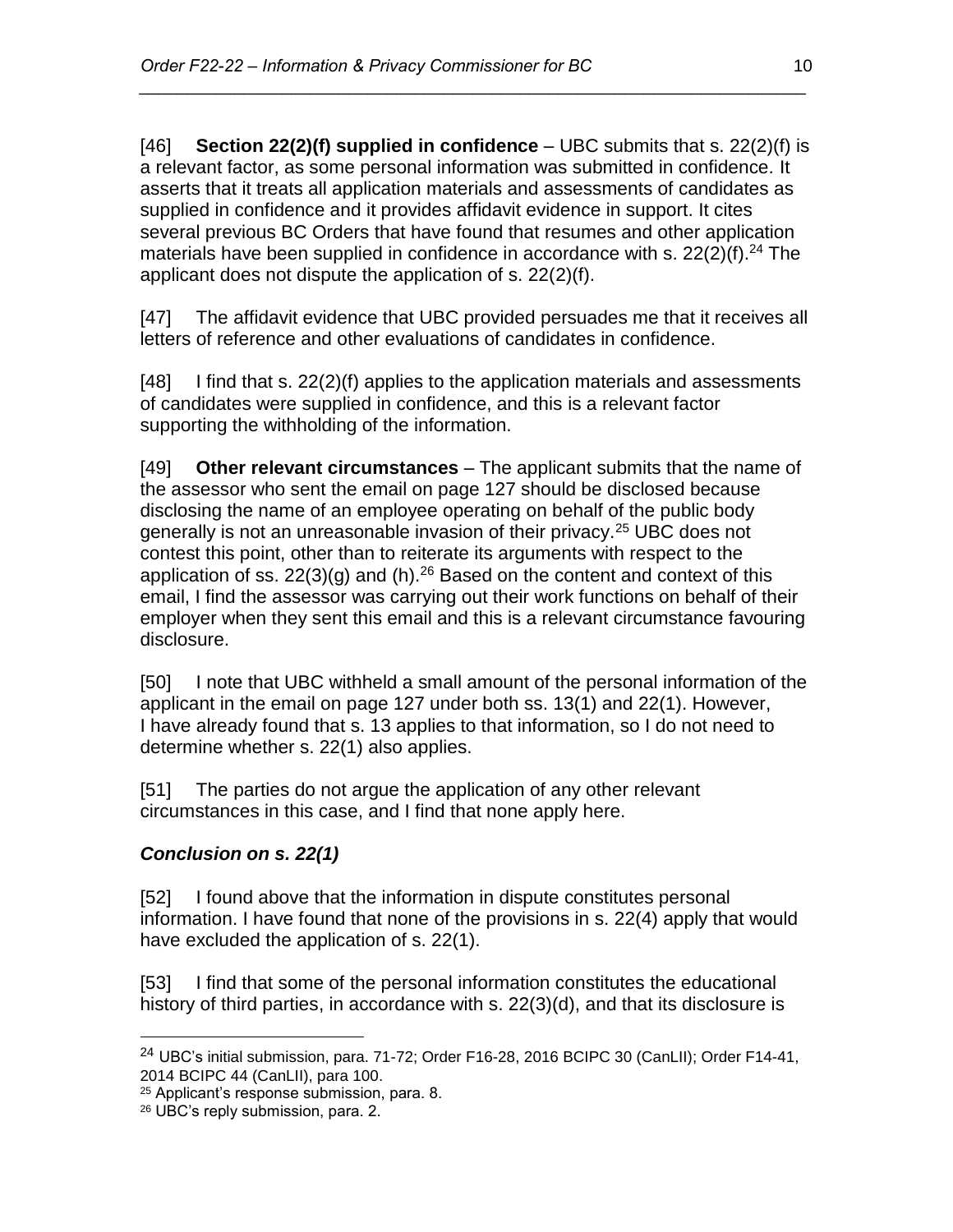presumed to be an unreasonable invasion of third-party personal privacy. I also find that the information about the payment by a third-party candidate of their fee is their financial information subject to s. 22(3)(f) and that disclosure is presumed to be an unreasonable invasion of privacy.

*\_\_\_\_\_\_\_\_\_\_\_\_\_\_\_\_\_\_\_\_\_\_\_\_\_\_\_\_\_\_\_\_\_\_\_\_\_\_\_\_\_\_\_\_\_\_\_\_\_\_\_\_\_\_\_\_\_\_\_\_\_\_\_\_\_\_\_\_\_\_*

 $[54]$  I find that s. 22(3)(g) applies to information in the third-party recommendations and evaluations of the Admissions Committee and its assessors of the third-party candidates and that disclosure is presumed to be an unreasonable invasion of privacy. I also find that other information constitutes personal evaluations of the applicant that third parties have supplied in confidence, in accordance with s. 22(3)(h), and that disclosure of the personal evaluations is presumed to be an unreasonable invasion of third-party personal privacy.

[55] I find that the fact that the assessor at issue on page 127 was acting in their capacity as an employee of UBC is a relevant factor, but it does not rebut the presumption that disclosure of their name would be an unreasonable invasion of privacy in accordance with s. 22(3)(h). This is because protecting this identity is necessary for the greater purpose of ensuring the effectiveness of the evaluation process, which requires full and frank assessments. I also note that UBC disclosed the substance of the evaluation.

[56] I find that none of the other relevant factors in s. 22(2) apply to rebut the presumptions that disclosure would be an unreasonable invasion of third-party personal privacy.

[57] I find that the third parties provided in confidence their personal information at issue, in accordance with s. 22(2)(f). This argues in favour of withholding the information.

[58] In assessing the relevant circumstances supporting disclosure against those supporting the withholding of the information, I find that the latter outweigh the former. Therefore, the relevant circumstances in this case do not rebut the presumption that disclosure would be an unreasonable invasion of privacy.

[59] I also find that the applicant did not make a case that disclosure of this third-party personal information would not be an unreasonable invasion of privacy of the third parties. The burden of proof lies with the applicant on this issue, and she has not met her burden of proof.

[60] In conclusion, I find that s. 22(1) applies to the personal information at issue and UBC must withhold it.